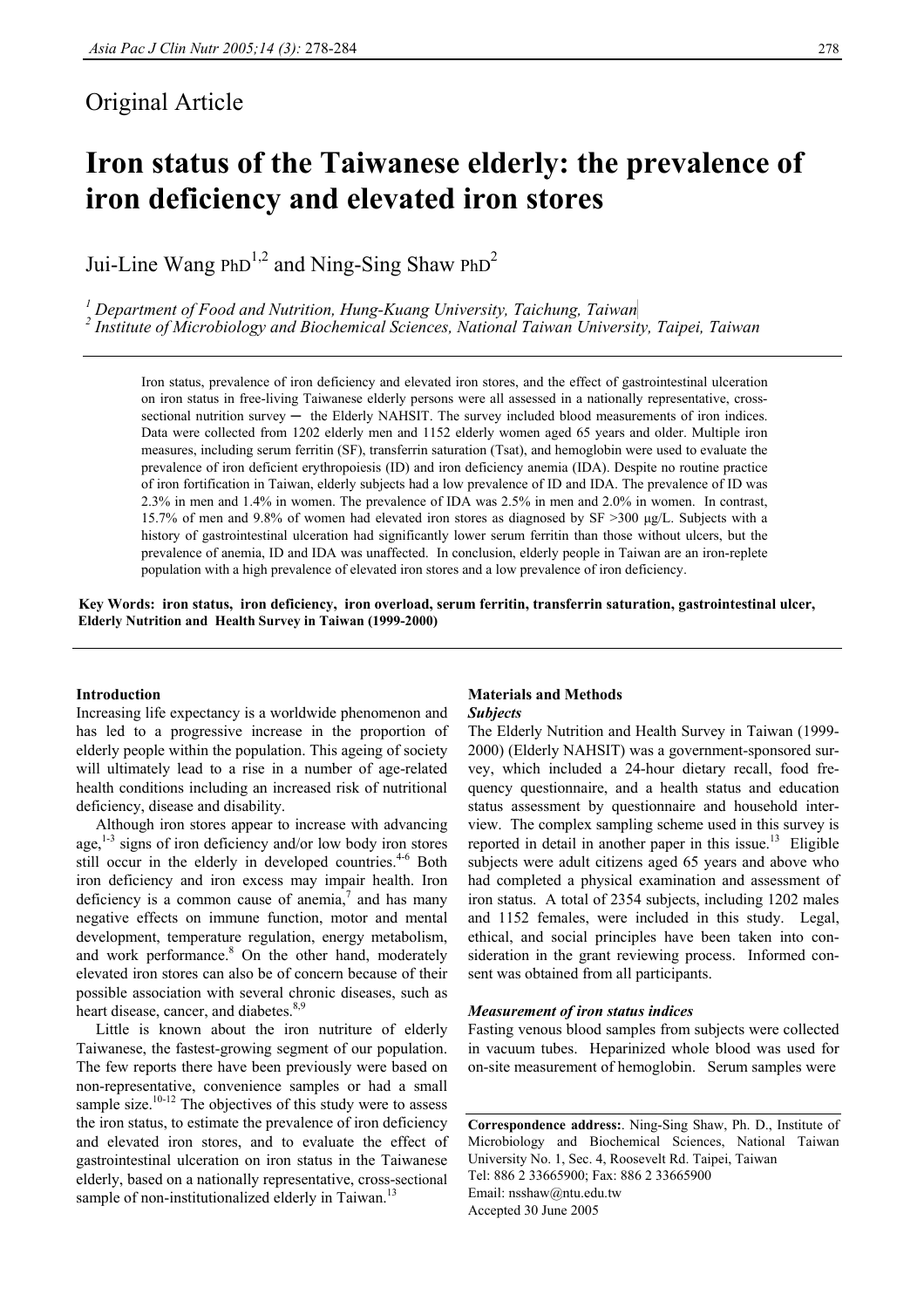frozen and shipped to the laboratory for biochemical assessments after sample collection was completed. The indicators of iron status measured were hemoglobin, serum iron (SI), total iron binding capacity (TIBC), and serum ferritin (SF). Transferrin saturation (Tsat) was calculated as a percentage of SI to TIBC. Hemoglobin was measured colorimetrically by the cyanomethemoglobin method (Merckotest, Merck) using a portable filter photometer (Flash) calibrated with hemoglobin cyanide standard solution (Merck). SF was measured with an enzyme immunoassay using heterogeneous sandwich magnetic separation (Bayer Immuno I, Bayer Co., USA) on the Technicon Immuno  $1 \circledR$  System. SI and TIBC were measured by colorimetric assay (Olympus System Reagent) using an Olympus Autoanalyzer. For all the hematological measurements, both intra- and inter-assay precision were controlled at CV <10% using commercial quality controls and blind duplicate samples.

 Cut-off values for abnormal iron indices were set at Tsat <15% and SF <12 $\mu$ g/L.<sup>1,4,8</sup> Criteria for anemia were based on the WHO cut-off values of hemoglobin <120g/L for females and  $\leq 130$  g/L for males.<sup>14</sup> Elevated iron stores were defined as  $SF > 300 \mu g/L$ .<sup>3,4,15</sup>

# *Statistical analysis*

Measurements were expressed as mean ± standard error. All variables were weighted to reflect the population distribution in Taiwan. The T-test was applied to compare the mean values between genders or subgroups. The association between SF and other iron indices was evaluated by Pearson correlation analysis and logistic regression analysis. Differences in prevalence by gender and subgroups were examined with the chi-square test. The designated level of statistical significance was *P* <0.05. Statistical analyses were performed using SAS version  $8.2^{16}$ and SUDAAN version 9.0.<sup>17</sup>

# **Results**

# *Iron status measurements*

The mean values for SI, TIBC, Tsat, and SF by age and gender are listed in Table 1 along with the reference ranges obtained from NHANES.<sup>18</sup> The mean or median concentration of all iron measurements for both men and women fell within the reference range. Elderly men had a significantly higher SI, Tsat and SF than elderly women. SI, Tsat and SF decreased with age in both men and women; TIBC decreased with age only in women.

#### *Prevalence estimates of high iron stores*

The prevalence of SF > 300 µg/L was 15.7% in men and 9.8% in women. The prevalence of high iron stores, however, increased to 30.9% in men and 22.3% in women when the SF cutoff was set at  $>200 \mu g/L$  (Table 2). For both men and women, the percentage of high iron stores did not differ between the anemic and the non-anemic subgroups. There were a significantly greater proportion of men than women in the high SF ranges.

# *Prevalence estimates of iron depletion and iron deficiency anemia*

A significant negative correlation existed between SF and TIBC ( $r = -0.10$ ,  $P \le 0.0001$ ), while a positive correlation existed between SF and hemoglobin ( $r = 0.13$ ,  $P \le 0.0001$ ), SI ( $r = 0.25$ ,  $P \le 0.0001$ ), and Tsat ( $r = 0.31$ ,  $P \le 0.0001$ ). Low SF was associated with higher risk of elevated TIBC and depressed Tsat. At SF levels of 30–49 µg/L, the odds ratios for TIBC >300µg/dL and Tsat <15% were 2.27 and 4.28, respectively. At SF<30 µg/L, the odds ratios increased to 4.31 and 47.7, respectively (Table 3).

 The prevalence and hematological characteristics of depleted iron stores, low iron stores, iron deficient erythropoiesis (ID) and iron deficiency anemia (IDA) are listed in Table 4. Depleted iron stores are defined as a SF  $\leq$ 12 µg/L and the prevalence was 2.6% in men and 1.9% in women. Low iron stores are represented by SF<30 µg/L and the prevalence was 9.0% in men and 6.6% in women. ID is defined as a SF <12µg/L without anemia, or a SF between 12 and 30µg/L accompanied by another abnormal iron measurement (Tsat<15% or anemia). IDA is defined as anemia with  $SF < 12 \mu g/L$  or anemia with SF  $\leq$ 30 µg/L plus Tsat  $\leq$ 15 %. According to these criteria, the prevalence of ID was 2.3% in elderly men and 1.4% in elderly women, and the prevalence of IDA was 2.5% in men and 2.0% in women.

#### *Effect of gastrointestinal ulceration on iron status*

Iron status indices between subjects with or without gastrointestinal ulcers (GI ulcer) are compared in Table 5. For subgroups with and without GI ulcer, the median SF values were 109 and 141µg/L, respectively, for elderly men, and 77 and 118µg/L, respectively, for elderly women. The median SF was significantly lower in the ulcer subgroup than in the no-ulcer subgroup for both genders. The odds ratio for association between having an ulcer and SF  $\leq 50 \text{ug/L}$  was 1.99 (CI = 1.20-3.30,  $P = 0.0092$ ) based on logistic regression.However, other iron indices were unaffected by the presence or absence of GI ulceration. The prevalence of anemia, ID and IDA showed no relationship with GI ulceration.

#### **Discussion**

This is the first study looking at the iron status of a large sample of free-living elderly Taiwanese and reports prevalence estimates of both iron deficiency and elevated iron stores. We first determined a SF concentration that would maximize the detection of iron deficiency in the elderly, and then applied these criteria to the assessment of iron status.

# *Cutoff values for serum ferritin*

Serum ferritin is not only indicative of mobilisable body iron stores that are affected by age and gender-related changes, but is also an acute-phase protein that is increased in anemia of chronic disease.<sup>8</sup> SF decreases during the early stages of iron deficiency as iron stores are depleted, and values  $\leq 12-20$  µg/L are commonly used to diagnose uncomplicated iron deficiency.<sup>1-4</sup>

 Due to the confounding effect of chronic disease, higher cut-off values such as  $37<sup>19</sup>$ ,  $45<sup>20</sup>$ ,  $60<sup>21</sup>$ ,  $75<sup>22</sup>$  and 90  $\mu$ g/L<sup>23</sup> have been proposed for the aged with inflammatory disease, based on response to iron supplementation or examination of stainable iron in bone marrow aspirates. It is well established that iron deficiency causes elevated TIBC and depressed Tsat, while iron overload suppresses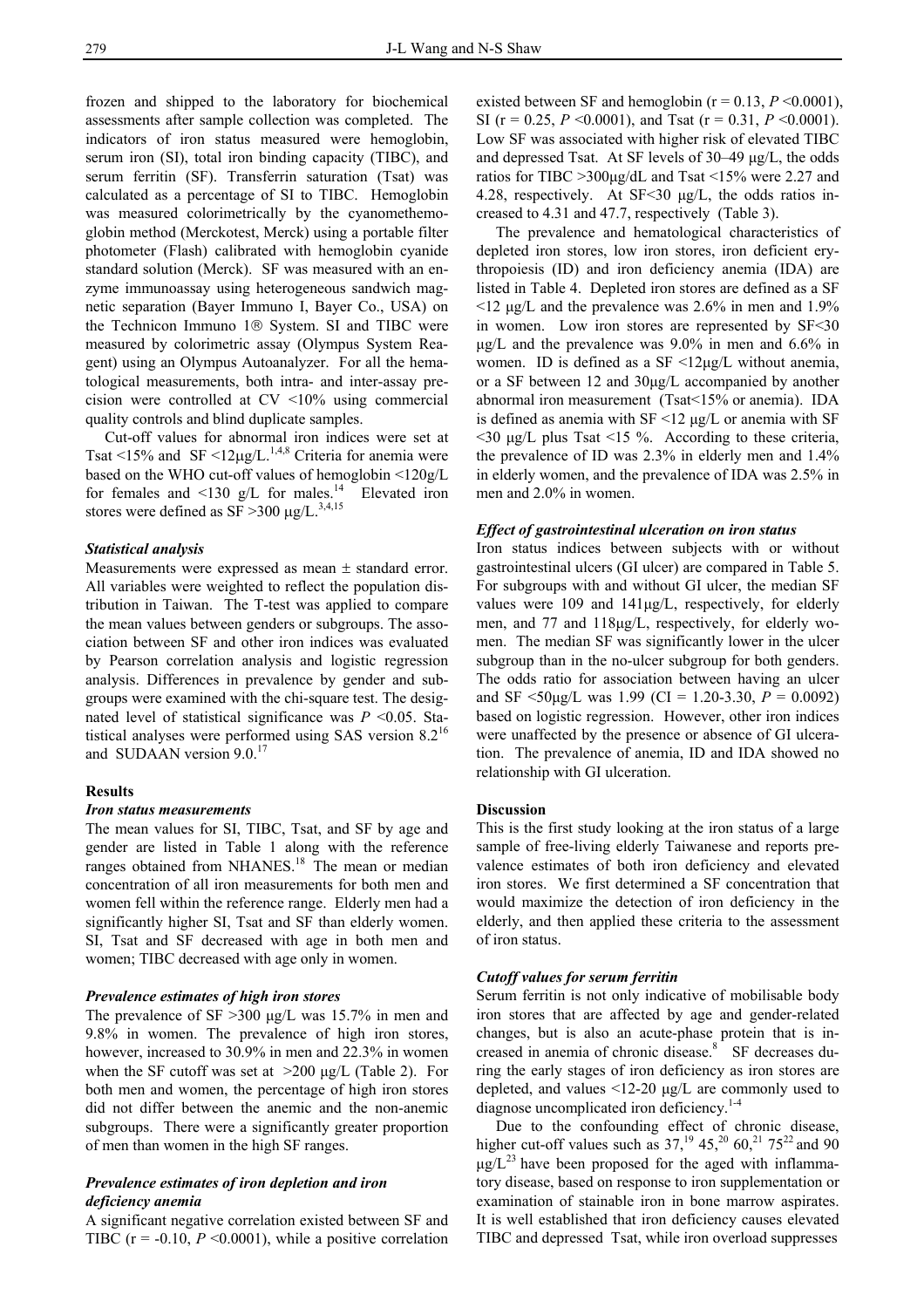| Age                       | Subject | Serum Fe            | <b>TIBC</b>  | Transferrin            | Median               |
|---------------------------|---------|---------------------|--------------|------------------------|----------------------|
| (yr)                      | N       | $(\mu g/dL)$        | $(\mu g/dL)$ | saturation $(\%)$      | Ferritin $(\mu g/L)$ |
| Men                       |         |                     |              |                        |                      |
| All                       | 1202    | $108 \pm 2^{\rm a}$ | $277 \pm 3$  | $38.9 \pm 0.5^{\circ}$ | 138 <sup>a</sup>     |
| 65-69                     | 449     | $113 \pm 2^a$       | $276 \pm 4$  | $40.8 \pm 0.7^{\circ}$ | 158 <sup>a</sup>     |
| 70-74                     | 417     | $109 \pm 3^{\circ}$ | $284 \pm 4$  | $38.5 \pm 0.7^{*a}$    | $133*$               |
| 75-79                     | 219     | $103 \pm 3^{*a}$    | $273 \pm 5$  | $37.4 \pm 1.0^{*a}$    | $110*$               |
| $\geq 80$                 | 117     | $100 \pm 5^{*a}$    | $268 \pm 7$  | $37.3 \pm 1.2^{*a}$    | $115*$               |
| $P$ trend                 |         | 0.0032              | 0.1181       | 0.0052                 | 0.0059               |
| Women                     |         |                     |              |                        |                      |
| All                       | 1152    | $91 \pm 1$          | $272 \pm 3$  | $33.6 \pm 0.6$         | 115                  |
| 65-69                     | 471     | $95 \pm 2$          | $276 \pm 4$  | $34.2 \pm 0.9$         | 119                  |
| 70-74                     | 351     | $94 \pm 2$          | $276 \pm 5$  | $34.4 \pm 0.8$         | 118                  |
| 75-79                     | 211     | $87 \pm 3$          | $269 \pm 4$  | $32.5 \pm 0.9$         | 119                  |
| $\geq 80$                 | 119     | $84 \pm 3*$         | $261 \pm 4*$ | $32.3 \pm 1.2$         | $86*$                |
| P trend                   |         | 0.0011              | 0.0006       | 0.0417                 | 0.0144               |
| Normal range <sup>†</sup> |         | 40-160              | 227-400      | $16 - 55$              | 10-300               |

**Table 1.** Mean values of iron status measurements in Taiwanese elderly by age and gender

Values are mean ± SE except for ferritin which is expressed as a median value calculated with SAS. An \* indicates significant difference when compared to the age group 65-69; superscript "a" indicates significant difference between genders; *P* for trend was analyzed with age groups and ferritin values were log-transformed before analysis; the cut-off for significance was *P* < 0.05; TIBC = Total Iron Binding Capacity. †Normal ranges are values from the Nutrition Evaluation Laboratory at the Jean Mayer US Department of Agriculture Human Nutrition Research Center on Aging at Tufts University.<sup>3</sup>

# **Table 2.** Prevalence of high serum ferritin values in the Taiwanese elderly

| Hematological       | Prevalence in men $(\% )$ |                   |                   |         | Prevalence in women $(\% )$ |                  |  |  |
|---------------------|---------------------------|-------------------|-------------------|---------|-----------------------------|------------------|--|--|
| subgroups           | Subject                   | Ferritin          | Ferritin          | Subject | <b>Ferritin</b>             | Ferritin         |  |  |
|                     |                           | $> 200 \mu g/L$   | $> 300 \mu g/L$   |         | $>$ 200 µg/L                | $>$ 300 µg/L     |  |  |
| All                 | 1202                      | $30.9^{\rm a}$    | $15.7^{\rm a}$    | 1152    | $22.3^{\circ}$              | 9.8 <sup>a</sup> |  |  |
| Anemic <sup>*</sup> | 225                       | 31.0              | 16.1              | 218     | 23.5                        | 11.9             |  |  |
| Non-anemic          | 977                       | 30.9 <sup>a</sup> | 15.6 <sup>a</sup> | 934     | $22.0^{\text{a}}$           | 9.3 <sup>a</sup> |  |  |

\* Hemoglobin <130 g/L for men and < 120 g/L for women; superscript "a" indicates significant difference between genders (*P* < 0.05); there was no difference between anemic and non-anemic subgroups by gender.

| Table 3. Risk of low serum ferritin on elevated total iron binding capacity and reduced transferrin saturation in |  |  |  |
|-------------------------------------------------------------------------------------------------------------------|--|--|--|
| Taiwanese Elderly                                                                                                 |  |  |  |

| Variable/Iron indices |                            |                 |                | Grouping by ferritin concentration $(\mu g/L)$ |                 |                |
|-----------------------|----------------------------|-----------------|----------------|------------------------------------------------|-----------------|----------------|
|                       |                            | $<$ 30          | 30-49          | 50-99                                          | 100-199         | $200+$         |
| Subjects $N$          |                            | 177             | 208            | 548                                            | 766             | 655            |
|                       | $(\%)$                     | (7.52)          | (8.84)         | (23.28)                                        | (32.65)         | (27.82)        |
| <b>TIBC</b>           | $(\mu g/dL)$               | $305 \pm 5$     | $284 \pm 4$    | $275 \pm 3$                                    | $273 \pm 3$     | $265 \pm 4$    |
| <b>TIBC</b>           | $>300 \mu g/dL$            |                 |                |                                                |                 |                |
|                       | Odds ratio                 | $4.31*$         | $2.27*$        | 1.38                                           | 1.07            | 1.00           |
|                       | $(95\% \text{ CI})$        | $(2.58 - 7.19)$ | $(1.50-3.42)$  | $(0.98-1.95)$                                  | $(0.76 - 1.50)$ |                |
|                       | Transferrin Saturation (%) | $25.4 \pm 1.2$  | $31.0 \pm 0.8$ | $35.0 \pm 0.7$                                 | $37.1 \pm 0.6$  | $41.9 \pm 0.6$ |
| Tsat                  | $< 15\%$                   |                 |                |                                                |                 |                |
|                       | Odds ratio                 | $47.7*$         | $4.28*$        | 1.33                                           | 2.04            | 1.00           |
|                       | $(95\% \text{ CI})$        | $(13.9 - 153)$  | $(1.18-15.6)$  | $(0.45 - 3.95)$                                | $(0.78 - 5.31)$ |                |

\* Values are mean  $\pm$  SE, logistic regression analysis adjusted by gender, age and area strata, significant at  $P \le 0.05$ . TIBC = Total Iron Binding Capacity, CI = confidence intervals, Tsat= Transferrin Saturation.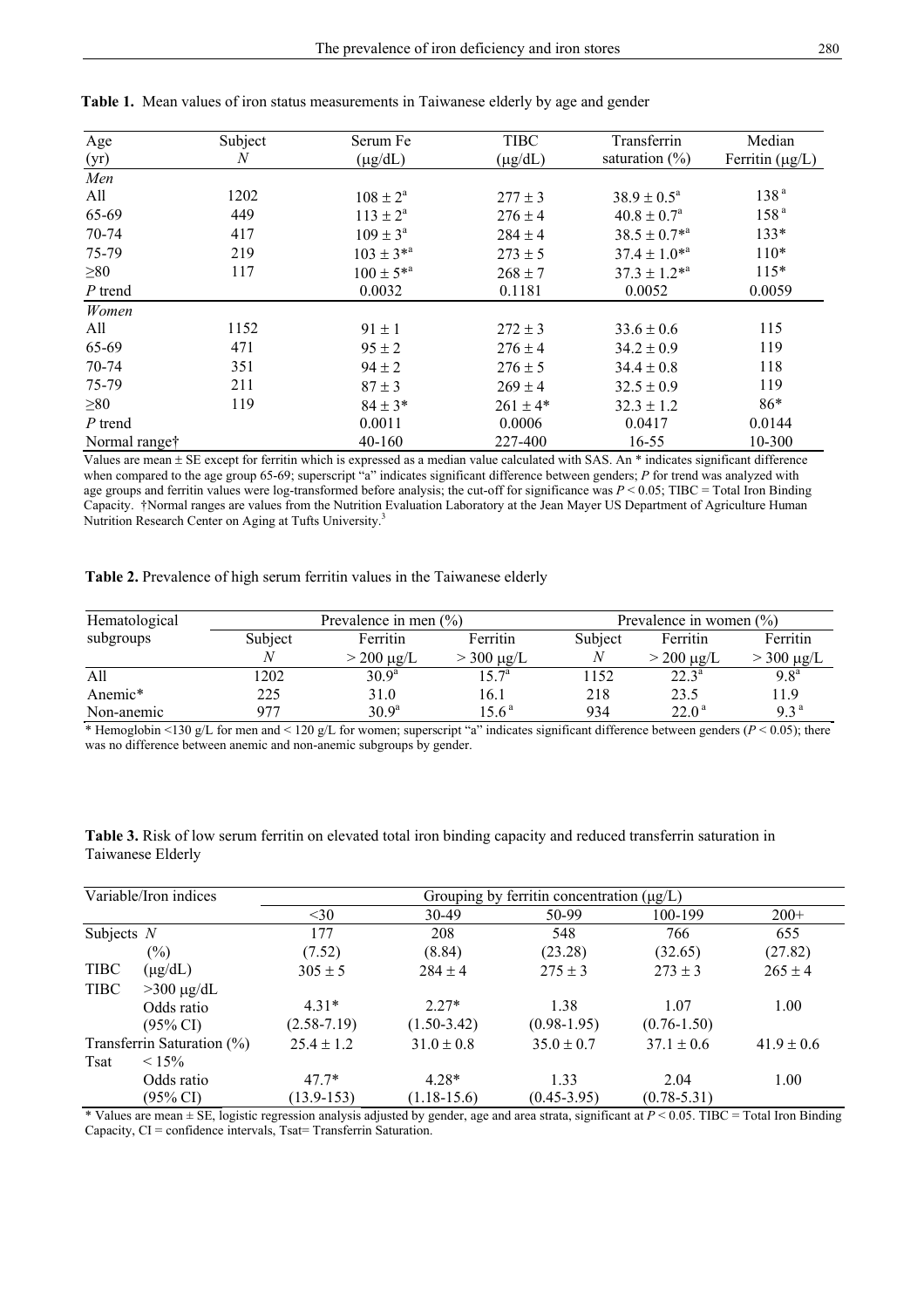TIBC and raises Tsat. $8,24$  In this study, we considered SF <30 µg/L as a reasonable cut-off because of the negative correlation between SF and TIBC as well as a sharp rise in the odds ratio for TIBC >300µg/dL and Tsat <15%. The association between SF at 30-49 µg/L and the risk of elevated TIBC and reduced Tsat was also significant but was a weaker association and therefore, we did not adopt  $SF < 50 \mu g/L$  as the cut-off value. However, a value in this range does not fully exclude the possibility of ID.

# *Iron deficiency*

Many surveys have consistently found a low prevalence of ID and IDA in the elderly. The prevalence of ID was 4% in men and 7% in women aged 70 years and older in the United States NHANES III data, and that of IDA was  $2\%$  in both men and women.<sup>4,25</sup> For Danish men and women aged 80 yrs and older, the prevalence of IDA was 0.84%, and ID was  $2\%$  in men and  $5\%$  in women.<sup>26</sup> For Singaporean men and women aged 50-60 yrs, the proportion with ID was  $0.4\%$  and  $2.6\%$ , respectively.<sup>27</sup> In the Netherlands, the prevalence of ID was 11% in men and 5% in women aged 50-69 yrs, and IDA was less than 5% for both men and women in this age group.<sup>28</sup> The disparity in low iron status typically seen between younger men and women is markedly absent in the elderly. We also found that ID and IDA are uncommon among the elderly in Taiwan.

 Better iron nutriture and elimination of iron deficiency in industrialized countries has been largely attributed to the increase of dietary iron intake via fortification of staples.29-31 Taiwan has not practiced a food fortification policy; however, the iron status of the elderly in Taiwan is comparable to that in Western countries.

#### *High iron stores*

Moderately elevated iron stores may be associated with several chronic diseases, such as coronary heart disease, 32-34 cancer<sup>35</sup> and diabetes.<sup>36,37</sup> As concern about high storage iron has only occurred in recent times, prevalence data in elderly populations involve mostly Western or Caucasian populations. This study is probably the first to report high iron stores in an Asian elderly population. Table 6 compares the mean SF levels between this study and other surveys. Our data for the Taiwanese elderly are in agreement with results from Korea and some Western countries.3,5,6,25,26,38,39 Overall, the well-known genderrelated difference in ferritin level (higher in men) persists but with less disparity in old age. An age-related decline in the advanced older age groups was found in three listed surveys including ours.

 The reference range for SF is commonly considered to be 15-300  $\mu$ g/L,<sup>15</sup> suggesting >300  $\mu$ g/L as indicative of abnormally high iron stores for both genders.<sup>3</sup> Nearly 14% of elderly men and 6% of elderly women in Denmark,  $9,26,38,39$  and 12.9% of the elderly in the United States had elevated iron stores.<sup>3</sup> The prevalence of 15.7  $\%$  in elderly men and 9.8 % in elderly women in Taiwan is as high as that in other industrialized countries.

 In industrialized nations, elevated iron stores have been attributed to food fortification, increased use of iron supplements and dietary changes. $31,37,38$  The Western diet has shifted to contain more highly bioavailable iron and fewer foods that inhibit iron absorption.<sup>25</sup> These explanations may not be applicable to this study because intake of iron supplements and red meat are generally much lower in Taiwan. In contrast, our study provides supporting evidence that increased iron stores can occur in the absence of iron fortification. The impact of chronic disease may also play a role and needs to be explored.

#### *Effect of GI ulceration*

Iron deficiency is a result of an imbalance between iron loss and absorption. In industrialized counties, where the prevalence of IDA is low, IDA is considered almost synonymous with blood  $loss<sup>40</sup>$  In premenopausal women, blood loss is generally attributed to heavy menstrual flow. On the other hand, blood loss is generally due to occult bleeding from the GI tract in men and postmenopausal women. It has been noted that the incidence of gastric and duodenal ulcers and their bleeding complications is increasing in elderly populations worldwide. $4\overline{1},42$  Mucosal blood loss may range from discrete bleeding from gastric erosions to massive bleeding from peptic ulcers. Discrete gastrointestinal bleeding will gradually diminish body iron stores, causing a decrease in SF. However, as long as iron reserves are not completely exhausted, hemoglobin levels remain within the normal range. In this study, we found that subjects with a history of GI ulceration had a measurable decline in SF, indicating decreased iron stores. We also found that the mean daily iron intake was not different between the subgroups with and without ulcers (13.0 and 13.1 mg in men with and without ulcers, respectively,  $P = 0.85$ ; 12.9 and 11.0mg in women with and without ulcers, respectively,  $P = 0.12$ ). Therefore, in an iron-replete population such as the elderly, GI bleeding is a likely factor behind changes in iron status. Lower SF may have health implications. In two prospective studies, low SF have been associated with an increased risk of developing gastric cancer later in life.<sup>43,44</sup> Serious gastro-intestinal pathology was found in elderly patients with SF  $\leq 50 \text{ µg/L}^{45}$ . We also demonstrated an increased risk of SF <50 µg/L in subjects with a history of ulcers.

#### **Conclusion**

Using the Elderly NAHSIT data, we proposed a cut-off value of  $SF < 30\mu g/L$  for defining iron depletion in the elderly. The combined prevalence of ID and IDA in the Taiwanese elderly was 4.8% in men and 3.4% in women. The proportion of elevated iron stores reached 10% in women and 16% in men. The iron status of the elderly in Taiwan is comparable to that in industrialized countries that have practiced iron fortification. Gastrointestinal ulceration is a likely explanation for reduced body iron stores in the elderly.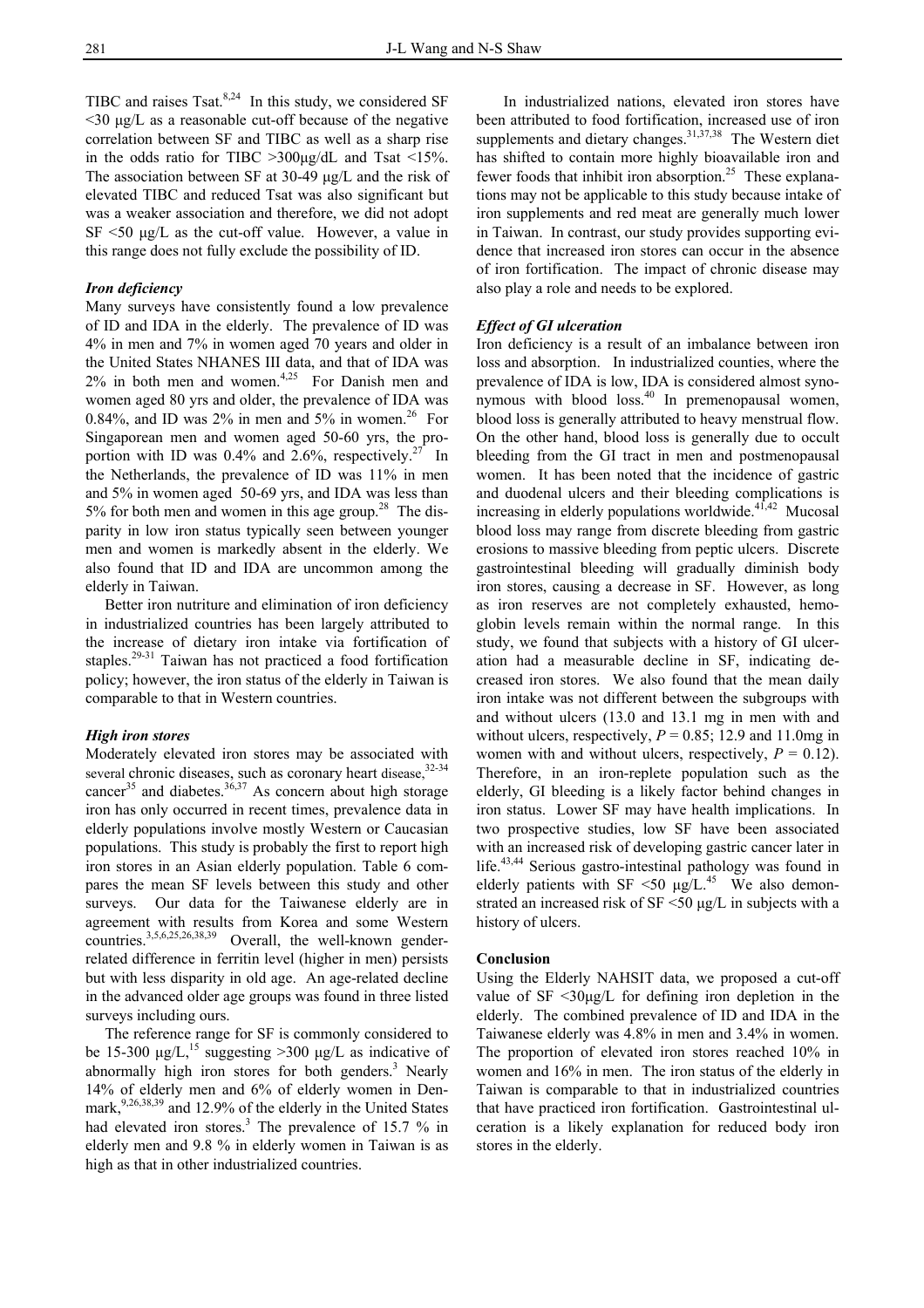| Gender/                       | Male                       |                              |                                     |                              | Female                     |                              |                                     |                              |
|-------------------------------|----------------------------|------------------------------|-------------------------------------|------------------------------|----------------------------|------------------------------|-------------------------------------|------------------------------|
| Iron indices                  | Ferritin<br>$< 12 \mu g/L$ | Ferritin<br>$<$ 30 $\mu$ g/L | Iron<br>deficient<br>erythropoiesis | Iron<br>deficiency<br>anemia | Ferritin<br>$< 12 \mu g/L$ | Ferritin<br>$<$ 30 $\mu$ g/L | Iron<br>deficient<br>erythropoiesis | Iron<br>deficiency<br>anemia |
|                               | $(N = 32)$                 | $(N = 100)$                  | $(N = 25)$                          | $(N = 31)$                   | $(N = 22)$                 | $(N = 77)$                   | $(N = 15)$                          | $(N = 27)$                   |
| Prevalence $(\% )$            | 2.6                        | 9.0                          | 2.3                                 | 2.5                          | 1.9                        | 6.6                          | 1.4                                 | 2.0                          |
| Hemoglobin $(g/L)$            | $112 \pm 6$                | $126 \pm 3$                  | $122 \pm 3$                         | $100 \pm 6$                  | $98 \pm 5$                 | $117 \pm 3$                  | $110 \pm 3$                         | $95 \pm 4$                   |
| TIBC $(\mu g/dL)$             | $315 \pm 13$               | $302 \pm 5$                  | $299 \pm 7$                         | $312 \pm 13$                 | $316 \pm 0.6$              | $310 \pm 8$                  | $320 \pm 11$                        | $315 \pm 17$                 |
| Serum Fe $(\mu g/dL)$         | $40 \pm 6$                 | $81 \pm 5$                   | $81 \pm 8$                          | $33 \pm 4$                   | $40 \pm 7$                 | $71 \pm 6$                   | $79 \pm 12$                         | $36 \pm 6$                   |
| Median Ferritin $(\mu g/L)$   | 8.9                        | 17.0                         | 17                                  | 9.1                          | 7.5                        | 19.1                         | 20                                  | 9.7                          |
| Transferrin saturation $(\%)$ | $12.7 \pm 1.8$             | $27.0 \pm 1.6$               | $26.9 \pm 2.3$                      | $10.5 \pm 1.3$               | $12.2 \pm 2.0$             | $23.0 \pm 1.8$               | $25.3 \pm 4.1$                      | $11.4 \pm 1.8$               |

 **Table 4.** Prevalence and characteristics of iron deficiency (ID) and iron deficiency anemia (IDA) by gender and age in the Taiwanese elderly

\* Criteria for anemia were hemoglobin < 130 g/L for males and <120 g/L for females; criteria for iron deficient erythropoiesis were ferritin < 12 µg/L without anemia, or ferritin between 12 - 30 µg/L accompanied by another abnormal iron measurement (transferrin saturation < 15% or anemia); criteria for iron deficiency anemia were: anemia with ferritin < 12 µg/L, or anemia with both transferrin saturation < 15% and ferritin < 30 µg/L. TIBC = Total Iron Binding Capacity

Table 5. Effect of gastrointestinal ulceration on iron status by gender in the Taiwanese elderly<sup>\*</sup>

|                               | Male                    |                             |           | Female                 |                             |           |  |
|-------------------------------|-------------------------|-----------------------------|-----------|------------------------|-----------------------------|-----------|--|
| Iron status indices           | GI ulcer<br>$(N = 113)$ | No GI ulcer<br>$(N = 1089)$ | $P$ value | GI ulcer<br>$(N = 67)$ | No GI ulcer<br>$(N = 1058)$ | $P$ value |  |
| Anemia $(\% )$                | 17.5                    | 19.7                        | 0.5285    | 17.0                   | 18.9                        | 0.7777    |  |
| ID $(\% )$                    | 3.0                     | 2.2                         | 0.6391    | 2.8                    | 1.3                         | 0.6174    |  |
| IDA $(%)$                     | 2.7                     | 2.5                         | 0.9440    | 0.7                    | 2.1                         | 0.0513    |  |
| Hemoglobin $(g/L)$            | $141 \pm 2$             | $141 \pm 1$                 | 0.8641    | $128 \pm 1$            | $129 \pm 1$                 | 0.3601    |  |
| Ferritin, median $(\mu g/L)$  | 109                     | 141                         | 0.0451    | 77                     | 118                         | < 0.0001  |  |
| TIBC $(\mu g/dL)$             | $274 \pm 6$             | $277 \pm 3$                 | 0.5886    | $277 \pm 7$            | $272 \pm 3$                 | 0.4754    |  |
| Serum Fe $(\mu g/dL)$         | $106 \pm 4$             | $108 \pm 2$                 | 0.6731    | $90 \pm 7$             | $91 \pm 1$                  | 0.8271    |  |
| Transferrin saturation $(\%)$ | $38.8 \pm 1.4$          | $38.9 \pm 0.5$              | 0.9363    | $32.9 \pm 3.0$         | $33.7 \pm 0.5$              | 0.7894    |  |

\* Values are mean ± SE except for ferritin which is expressed as a median and log- transformed before trend analysis, significant at *P* < 0.05. ID = iron deficient erythropoiesis, IDA = iron deficiency anemia.  $GI = G$ astrointestinal.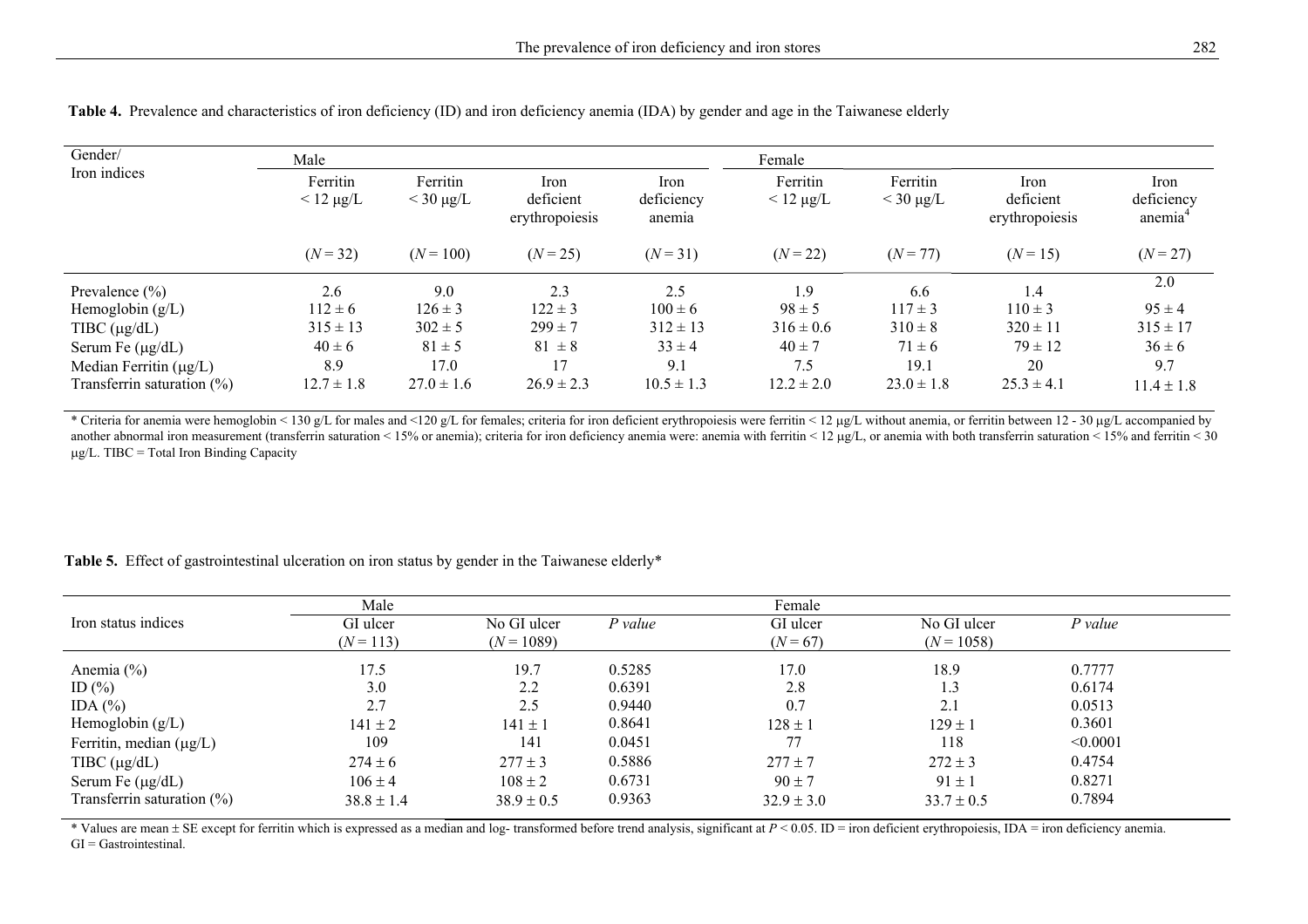| Country                                | Age group |                | Serum ferritin, median* |  |
|----------------------------------------|-----------|----------------|-------------------------|--|
|                                        |           | $(\mu g/L)$    |                         |  |
|                                        | Years     | Men            | Women                   |  |
| Taiwan                                 | $\geq 65$ | 138            | 115                     |  |
| (Elderly NAHSIT)                       | $\geq 80$ | 115            | 86                      |  |
| Korea <sup>*6</sup>                    | 60-95     | $92.3 \pm 2.3$ | $65.7 \pm 2.0$          |  |
| Denmark <sup>26,38,39</sup>            | $\geq 70$ | 148            | 95                      |  |
|                                        | $\geq 80$ | 98             | 68                      |  |
| United States,                         | 51-70     | 161            | 136                     |  |
| NHANES III <sup>25</sup>               | $\geq 71$ | 91             | 96                      |  |
| United States.                         | 67-96     | 120            | 79                      |  |
| Framingham<br>Heart Study <sup>3</sup> |           |                |                         |  |
| Mainland Great Britain,                | 65-74     | 120            | 85.7                    |  |

 **Table 6.** A comparison of serum ferritin values by sex in

\* Values from the Korean study are geometric means and SD, and in the UK study are means.

124

92.9

 $> 75$ 

#### **Acknowledgement**

 National Diet and Nutrition Survey\*<sup>5</sup>

This study was supported by a grant (DOH90-TD-1073) from the Department of Health in Taiwan. The authors thank Dr. Tsan-Zon Liu, Department of Medical Biotechnology and Laboratory Science, Chang Gung University, Tao-Yuan, and staff of the Laboratory Medicine Department, Yuan's General Hospital, Kaohsiung, for their excellent technical assistance in hematological analyses. Appreciation also goes to Dr. Wen-Harn Pan, Director of the research project "Nutrition and Health Survey in Taiwan (NAHSIT)" for collection of the blood specimens. The views expressed herein are solely those of the authors.

#### **References**

- 1. Cook JD, Finch CA, Smith NJ. Evaluation of the iron status of a population. Blood 1976; 48:449-455.
- 2. Cook JD, Skikne BS, Lynch SR, Reusser ME. Estimates of iron sufficiency in the US population. Blood 1986; 68:726- 731.
- 3. Fleming DJ, Jacques PF, Tucker KL, Massaro JM, D'Agostino RB Sr, Wilson PW, Wood RJ. Iron status of the free-living, elderly Framingham Heart Study cohort: an iron-replete population with a high prevalence of elevated iron stores. Am J Clin Nutr 2001; 73:638-646.
- 4. Looker AC, Dallman PR, Carroll MD, Gunter EW, Johnson CL. Prevalence of iron deficiency in the United States. JAMA 1997; 277:973-976.
- 5. Doyle W, Crawley H, Robert H, Bates CJ. Iron deficiency in older people: interactions between food and nutrient intakes with biochemical measures of iron; further analysis of the National Diet and Nutrition Survey of people aged 65 years and over. Eur J Clin Nutr 1999; 53:552-559.
- 6. Choi CW, Lee J, Park KH, Yoon SY, Choi IK, Oh SC, Seo JH, Kim BS, Shin SW, Kim YH, Kim JS. Prevalence and characteristics of anemia in the elderly: cross-sectional study of three urban Korean population samples. Am J Hematol 2004; 77:26-30.
- 7. Yip R, Dallman PR. The roles of inflammation and iron deficiency as causes of anemia. Am J Clin Nutr 1988; 48:1295-1300.
- 8. Johnson MA, Fischer JG, Bowman BA, Gunter EW. Iron nutriture in elderly individuals. FASEB J 1994; 8:609-621.
- 9. Milman N, Kirchhoff M. Relationship between serum ferritin and risk factors for ischaemic heart disease in 2235 Danes age 30-60 years. J Intern Med 1999; 245:423-433.
- 10. Huang Y, Wong Y, Wueng S, Cheng C, Su K. Nutrient intakes and iron status of elderly men and women. Nutr Res 2001; 21:967-981.
- 11. Huang YC, Wueng SL, Ou CC, Cheng CH, Su KH. Nutritional status of functionally dependent and nonfunctionally dependent elderly in Taiwan. J Am Coll Nutr 2001; 20:135-142.
- 12. Shaw NS, Yeh WT, Pan WH. Prevalence of iron deficiency in the general population in Taiwan. Nutr Sci J 1999; 24:119-138.
- 13. Pan WH, Hung YT, Shaw NS, Lin W, Lee SD, Chiu CF, Lin MC, Chen SY, Hong CM, Huang TY, Chang HY, Tu SH, Chang YH, Yeh WT, Su SC. Elderly Nutrition and Health Survey in Taiwan (1999–2000): research design, methodology and content. Asia Pac J Clin Nutr 2005; 14 (3): 203-210.
- 14. FAO/WHO. Nutritional anemias. WHO Technical Report Series No. 405, WHO, Geneva. 1968.
- 15. Worwood M. Laboratory determination of iron status. In: Brock, JH, Halliday, JW, Pippard, MJ, Powell, LW, eds. Iron Metabolism in Health and Disease. London: W.B. Saunders, 1994: 449–476.
- 16. SAS Institute Inc. SAS/STAT User's Guide, Version 6, 4th ed., vol. 2. SAS Institute, Cary, NC, 1990.
- 17. Shah BV, Barnwell BG, Bieler GS. SUDAAN user's manual. Release 7.5.Research Triangle Park, North Carolina: Research Triangle Institute, 1997.
- 18. Expert Scientific Working Group. Summary of a report on assessment of the iron nutritional status of the United States population. Am J Clin Nutr. 1985; 42:1318-1830.
- 19. Lee JH, Hahn JS, Lee SM, Kim JH, Ko YW. Iron related indices in iron deficiency anemia of geriatric Korean patients. Yonsei Med J 1996; 37:104-111.
- 20. Guyatt GH, Patterson C, Ali M, Singer J, Levine M, Turppie I, Meyer R. Diagnosis of iron-deficiency anemia in the elderly. Am J Med 1990; 88: 205-209.
- 21. Hansen TM, Hansen NE. Serum ferritin as indicator of iron responsive anemia in patients with rheumatoid arthritis. Ann Rheum Dis 1986; 45:596-602.
- 22. Holyoake TL, Stott DJ, McKay PJ, Hendry A, MacDonald JB, Lucie NP. Use of plasma ferritin concentration to diagnose iron deficiency in elderly patients. J Clin Pathol 1993; 46:857-860.
- 23. Ahluwalia N, Lammi-Keefe CJ, Bendel RB, Morse EE, Beard JL, Haley NR. Iron deficiency and anemia of chronic disease in elderly women: a discriminant-analysis approach for differentiation. Am J Clin Nutr 1995; 61:590- 596.
- 24. Cook JD, Finch CA. Assessing iron status of a population. Am J Clin Nutr 1979; 32: 2115-2119.
- 25. Institute of Medicine. Dietary Reference Intakes of Vitamin A, Vitamin K, Arsenic, Boron, Chromium, Copper, Iodine, Iron, Manganese, Molybdenum, Nickel, Silicon, Vanadium, and Zinc, pp. 290-393 and 684-685 Washington DC: National Academy Press, 2002.
- 26. Milman N, Pedersen AN, Ovesen L, Schroll M. Iron status in 358 apparently healthy 80-year-old Danish men and women: relation to food composition and dietary and supplemental iron intake. Ann of Hematol 2004; 83:423- 429.
- 27. Hughes K. Serum ferritin and iron status in the general population of Singapore, 1993-1995. Ann Acad Med Singapore 1998; 27:507-511.